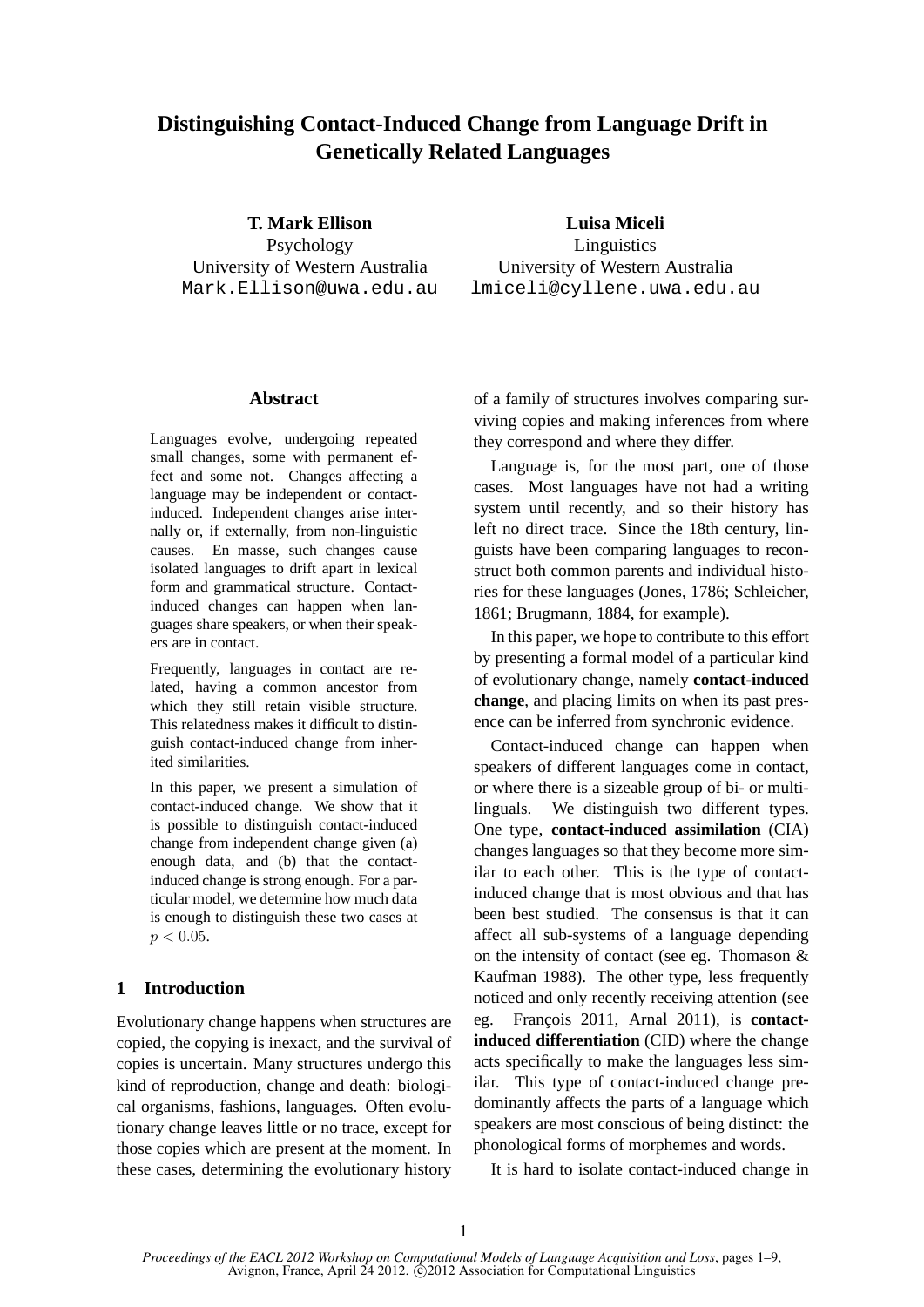related languages from the effects of common inheritance or normal independent drift. In languages in contact over a long period of time, it is impossible to tell whether the dropping of any single cognate is the result of chance variation or the action of a differentiation process. Likewise, if languages are compared using a single-valued measure of similarity (such as fraction of cognates in a Swadesh list), the effects of more or less contact-induced changes cannot be distinguished from a greater or lesser time-depth since the common ancestor. This is shown in figure 1.

|      | separated earlier |      |  |
|------|-------------------|------|--|
|      | separated later   |      |  |
| Less | Similarity        | More |  |
|      |                   |      |  |

contact−induced differentiation Figure 1: shows the problem of identifying contact-

contact−induced assimilation

induced change between related languages. Contactinduced assimilation and having a more recent common ancestor can both account for language similarities. Contact-induced differentiation accounts for less similarity, but so does positing a remoter common ancestor that allows time for more independent drift resulting in greater differentiation without contact. A single similarity measure is insufficient to separate time-depth from contact-induced change.

Contact-induced change is, however, different from independent drift. If it is detectable at all, it will be because it creates different counts of synonyms and different proportions of cognates, than drift alone. Thus, with enough data, it should possible to distinguish the effects of time-depth and contact-induced change. This paper presents the results of a simulation to determine just how much data would be enough.

# **1.1 Overview**

Section 2 discusses contact-induced change, and CID in particular. While it is easy to find instances of CIA, eg. borrowing a word from one language to another, it is harder to find unarguable cases of CID. They can be found, however, and some of these are discussed in section 2.2.

Section 3 describes language as a bundle of relations. Language changes can then be modelled as changes in these relations. A formal account of independent and contact-induced changes in relations is given, as the underpinnings for the next section.

This next section (section 4) investigates how much data is needed to develop 95% certainty that contact-induced change has occurred as opposed to independent change alone. As might be expected, the weaker the CIA or CID pressure, the more evidence needed to distinguish the types of change.

The final section considers the implications of the research, and situates it within a larger programme of investigation into contact-induced change.

# **1.2 Terminology**

This paper uses terms from mathematics and linguistics. The term **relation** will only be used in its mathematical sense of a potentially many-tomany association from elements in one set, the **domain**, to elements in another, the **range**. An association between a domain element and a range element will be called a **link**. We introduce the term **doppels** to describe words from different languages which have had a common origin, or are so similar that they might be presumed to have a common origin. These differ from **cognates** in two ways. Although cognates must have had a common origin, doppels need not – they may just look like they do. Also, where there is a common origin, cognates must have evolved with the language as a whole, while doppels may be the result of borrowing. Etymologically, **doppel** is a doppel of the German **Doppel**, *duplicate, copy, double*.

# **2 Contact-Induced Change in Natural Languages**

It is impossible to study language history without being aware of the impact of contact on languages all around the world, not least in the current age of globalisation. However, while the most transparent and best known process of contactinduced assimilation, word borrowing, has been a focus in historical linguistics, some other assimilatory phenomena and almost all differentiating processes are only recently receiving attention.

# **2.1 Contact-Induced Assimilation**

Contact-induced assimilation (CIA) describes any process which causes two languages to become more similar. The increased similarity could be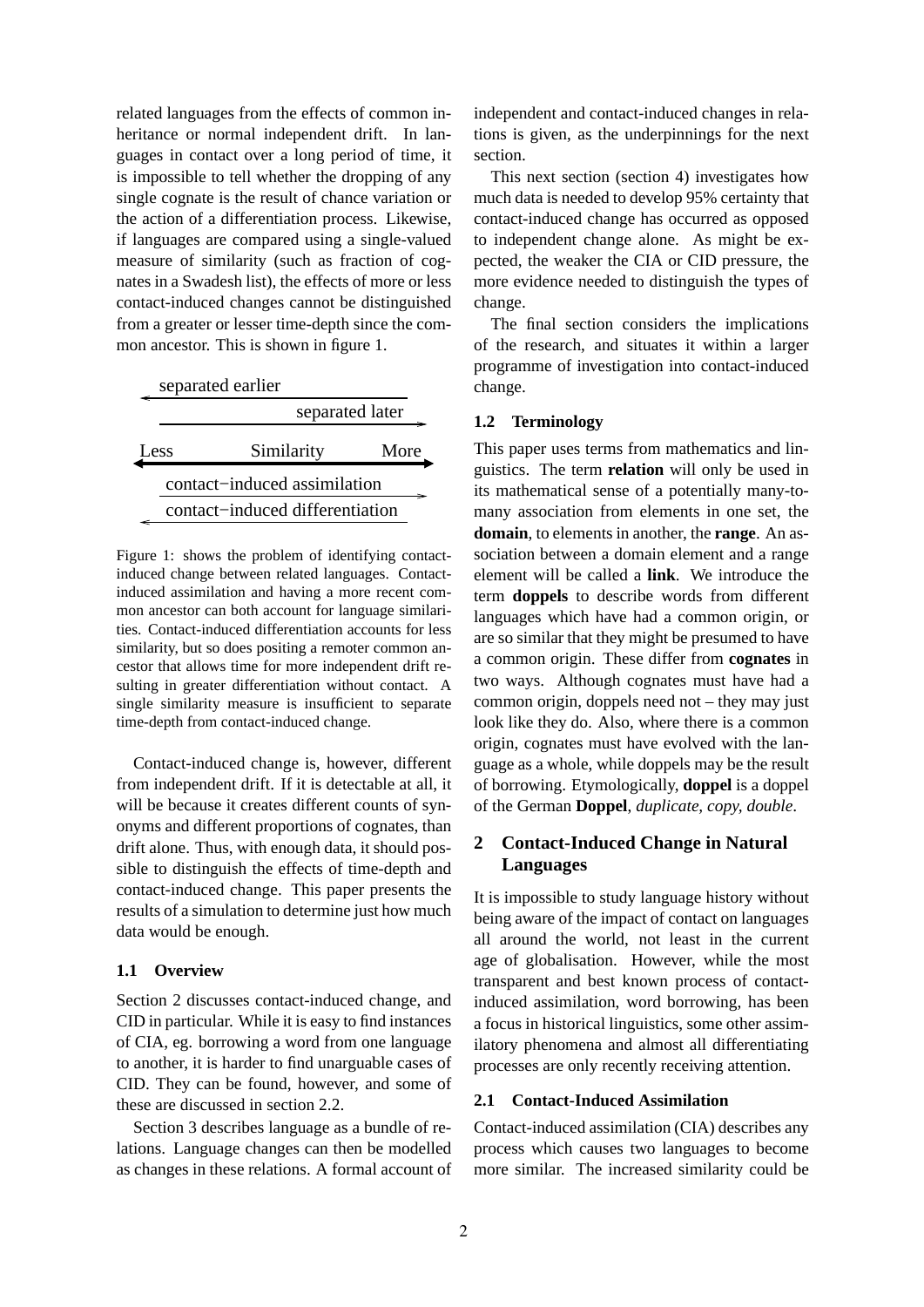the result of: more doppels between the languages, due to one language borrowing from another; convergent phonology, as a large community of bilinguals use a single phonemic inventory for both languages; or convergent syntax and morphology. This last may occur as the speech of weak bilinguals, dropping rich morphology and using a lot of word-for-word translations in their non-native tongues, impacts the entire community.

English itself exemplifies the extent to which borrowing can make languages similar. Finkenstaedt and Wolff (1973) found that Latin and French (including Old Norman) have each contributed more words to Modern English than its Germanic parent language has. English speakers consequently often find it easier to learn a Romance language than a Germanic one.

Metatypy (Ross, 2006) is one type of contactinduced change at the grammatical level. Languages engaged in metatypy, such as Kannada and Marathi in the Indian village of Kupwar, can come to have (nearly) identical grammatical and morphological organisation; the languages only differ in their lexical forms. One result is that it is easy to translate from one language to the other, simply by replacing a morpheme in one language by its form in the other.

CIA seems to be much more common than CID. This may, however, be due to the fact that it is much easier to detect, because similarity is inherently less likely to occur by chance than dissimilarity.

### **2.2 Contact-Induced Differentiation**

Because dissimilatory change is sometimes, but not always, hard to detect, many of the known cases of it arise because it is done deliberately and speakers report that they are doing it. Thomason (2007) gives two principal motivations for this kind of deliberate change: (a) a desire or need to increase the difference between one's own speech and someone else's, and (b) a desire or need to keep outsiders at a distance. However, the two recent studies already mentioned – François  $(2011)$  and Arnal  $(2011)$  – describe how this type of change may arise without "differentiation" per se being the primary motivation (see François 2011:229-30 in particular).

A situation that fits the first description is that found in one of the dialects of Lambayeque Quechua where speakers systematically distort their words in order to make their speech different from that of neighbouring dialects. One of the processes used involves the distortion of words by metathesis giving, for example: /yaw.ra/ from /yawar/, /-tqa/ from /taq/, /-psi/ from /pis/ and /kablata /from /kabalta/ (Thomason 2007:51). This kind of process clearly gives rise to a system with different phonotactics.

There is also anecdotal evidence that non-Castilian languages of the Iberian Peninsula have undergone deliberate differentiation. Wright (1998) reports that some late-medieval Portuguese avoided using words similar or identical to the corresponding Castilian words when a less similar synonym was available, while Vidal (1998) reports the same behaviour among the Catalan. More recently Arnal (2011) has described further differentiating change to Catalan lexical forms due to increased levels of Spanish/Catalan bilingualism among native Spanish speakers, following the establishment of Catalan as a co-official language in 1983. There have also been processes of differentiation at play in Galician, where purists have promoted alternatives to items shared with Castilian (Posner and Green, 1993; Beswick, 2007). These in turn are balanced by movements to assimilate Galician with Portuguese.

François  $(2011)$  describes the strong tendency for languages spoken in the Torres and Banks islands of northern Vanuatu to diverge in the forms of their words, resulting in a pattern where closely related languages that would be expected to have high levels of cognacy, instead exhibit highly distinctive vocabularies.

Perhaps the most extreme example of change aimed at increasing the difference in one's own speech is that of the Uisai dialect of Buin, a language spoken in Papua New Guinea on Bougainville island. Laycock (1982:34) reports that Uisai shows diametrically opposed noun categories to other dialects. The markers for category 1 in Uisai occur only with category 2 elsewhere, and vice-versa. In this particular parameter these dialects are significantly more different than would be expected by chance.

The desire to differentiate languages in this way doesn't necessarily imply hostility or antagonism. Laycock also reports an opinion from the Sepik region of Papua New Guinea: *it wouldn't be any*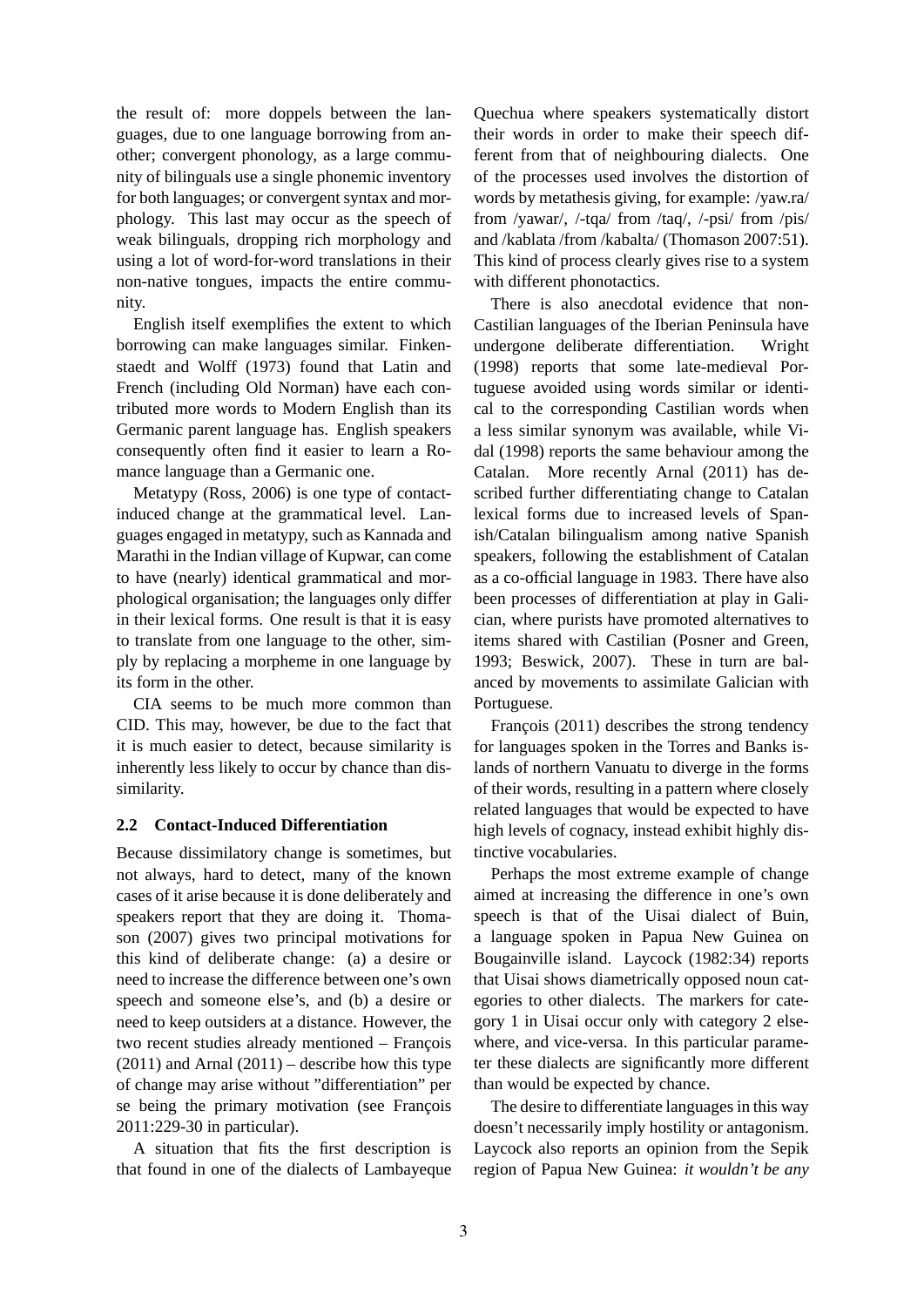*good if we all talked the same, we like to know where people come from*.

One of the reasons for the current work is to create the tools which might let us see whether these efforts to change languages, for social or political reasons, actually have a lasting effect on the vocabulary, or whether they are at best ephemeral (see eg. Thomason & Kaufman 1988, Ross 2007, Aikhenvald 2002; and François 2011, Arnal 2011 on differentiation).

### **3 Evolutionary Change in Relations**

In this section, we explore the formal model that we will use to distinguish normal, independent change from contact-induced change. The first step is to model languages as a bundle of relations. Modelling language in this way is not new, but is rarely made explicit.

#### **3.1 Language as a Bundle of Relations**

Much language structure can be expressed as relations between different spaces. For example, the lexicon can be regarded as a relation between the space of meanings available in a language and the phonological forms of morphemes expressing that meaning. There can be meanings represented by multiple forms, such as **ready** and **prepared**, or forms with multiple meanings such as **fire** in the sense of **burning** or **terminating employment**.

Another language relation maps phonemes-incontexts to phones that can realise them. Phonemic distinctions may collapse in some contexts, such as with the final devoicing of obstruents in Polish, so that distinct phonemes are realised with the same phone. Likewise, the same phoneme, even in the one context, may be realised by multiple phones; the Portuguese phoneme  $/k/$  is realised as [ $\mathbf{K}$ ], [ $\mathbf{R}$ ], [ $\mathbf{V}$ ] or even [ $\mathbf{r}$ ], with multiple possible realisations even for the one speaker.

So both the lexicon and phonetic realisation can be modelled with relations.

#### **3.2 Primitive Changes on Relations**

If some important language structures are relational, an interesting question is what sort of evolutionary changes can effect these relations. This subsection explores a number of minimal changes which can effect relations. To the best of our knowledge, this is the first time that language changes have been characterised this way. The starting point is a simple relation between a domain and a range, as shown in figure 2.



Figure 2: shows a relation from a small domain to a similarly-sized range.

The first kind of change is a global substitution, see figure 3. This is where a change of permutation or merger applies to elements of either the domain or the range. All of the pairs which contain the affected elements are modified, hence the name.



Figure 3: shows a global substitution: range elements 1 and 2 are merged, preserving all links. It is called a **global substitution** as every link with 1 or 2 in the range now has 12 as its range element.

Modifications of the phonetic relation can be of this kind. For example, when Gaelic – both Irish and Scottish – merged  $\delta$ ] into [y], the change affected both lexical  $\delta /$  in closed class words, such as the preposition  $\langle dha \rangle$ ,  $\langle \delta a \rangle$ , *to*, as well as lexical  $\frac{\delta}{\delta}$  in open class words such as  $\langle$  duine $\rangle$ ,  $\mu$ dun $\alpha$ , *person*. This was a global substitution.

More frequently met are small changes, we will call **local mutations**. These involve either the insertion of a single link, or the deletion of a single link.



Figure 4: shows two separate local mutations in a relation: a deletion marked by an X on the link, and an insertion shown as a dotted arrow.

Gloabl changes can be expressed as local changes combined with relation composition.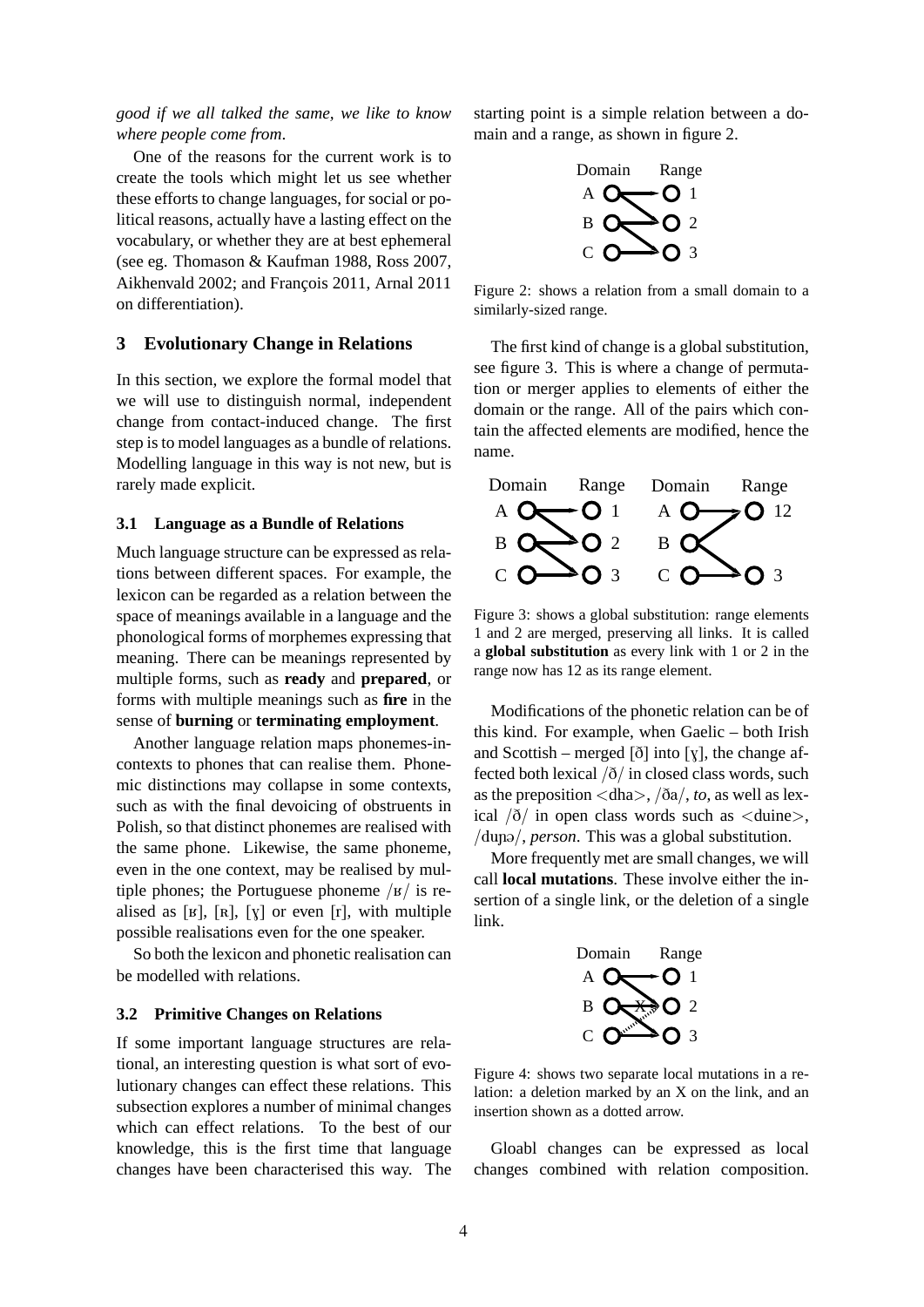The lexical relation associates meanings with the phonological forms, which may take the form phonemes in contexts. The phonemic map then projects these onto their phonetic realisations.

If a single link in the phoneme realisation map is dropped, then all lexical meanings expressed using that phoneme-in-context can no longer realise it with that phone. If a single link is added to the phonetic relation, then all lexical meanings expressed using that phoneme-in-context can now realise it with the new phone. This multiplier effect on changes means single sound changes can have a disproportionate effect on the similarity of cognate forms in two languages. Ellison and Kirby (2006) presented a similarity measure which bypasses this superficial difference: pairs of domain elements are compared for the similarity of the corresponding sets of range elements, and these similarity values are then compared cross-linguistically. This measure mitigates the effect of global substitutions.

The iterated application of local mutational changes to language structures is called **drift**. In traditional models of language history, it is the primary mechanism for explaining difference, while the shared parent language is the primary explanation of similarity.

#### **3.3 Contact-induced change**

So far, we have only looked at change arising in independent relations. Change, in language at least, is often the result of contact with the corresponding relational structure in another language. Figure 5 shows two relations between the same domain and range, superimposed. Later diagrams will use this same superimposed representation in describing contact-induced changes.



Figure 5: shows two relations simultaneously: the links from one are shown with thick arrows, those from the other with thin. Links common to both relations are doppels.

In considering contact-induced change, it is worth noting that the change need not be symmetrical between the languages involved. If one language is spoken by a dominant, larger population, it may see no reason to differentiate itself from the language of a smaller community. The smaller community may feel that language differentiation is a way to protect its identity. Whatever the reason, we shall call the relation undergoing differentiation the **assimilating** or **differentiating relation**, and the relation it is pushing away from, or pull towards, the **reference relation**.

Contact-induced assimilation or CIA can consist of the insertion of a new link into the relation, or the deletion of a link in the relation. As assimilation is about making the relations more similar, so insertion applies to create doppels where the reference relation has a link and the assimilating relation does not. Likewise assimilation applies to delete links where the reference relation does not have a link but the assimilating relation does. Examples of this kind of assimilation are shown in figure 6.



Figure 6: shows contact-induced assimilation (CIA) as an insertion shown as a dotted line and a deletion marked with an X. Existing links of the assimilating relation are shown thin, while those of the reference relation are shown thick. In CIA, links are more likely to be inserted to make a doppel, and deleted where no doppel exists.

The reverse is true in cases of contact-induced differentiation – see figure 7. The differentiating



Figure 7: shows contact-induced differentiation (CID) in the form of an insertion shown as a dotted line and a deletion marked with an X. Existing links of the differentiating relation are shown thin, while those of the reference relation are shown thick. In CID, links are more likely to be deleted if they have a doppel, and inserted where they do not.

relation is more likely to delete a link which is half of a doppel than delete other links. Likewise, it is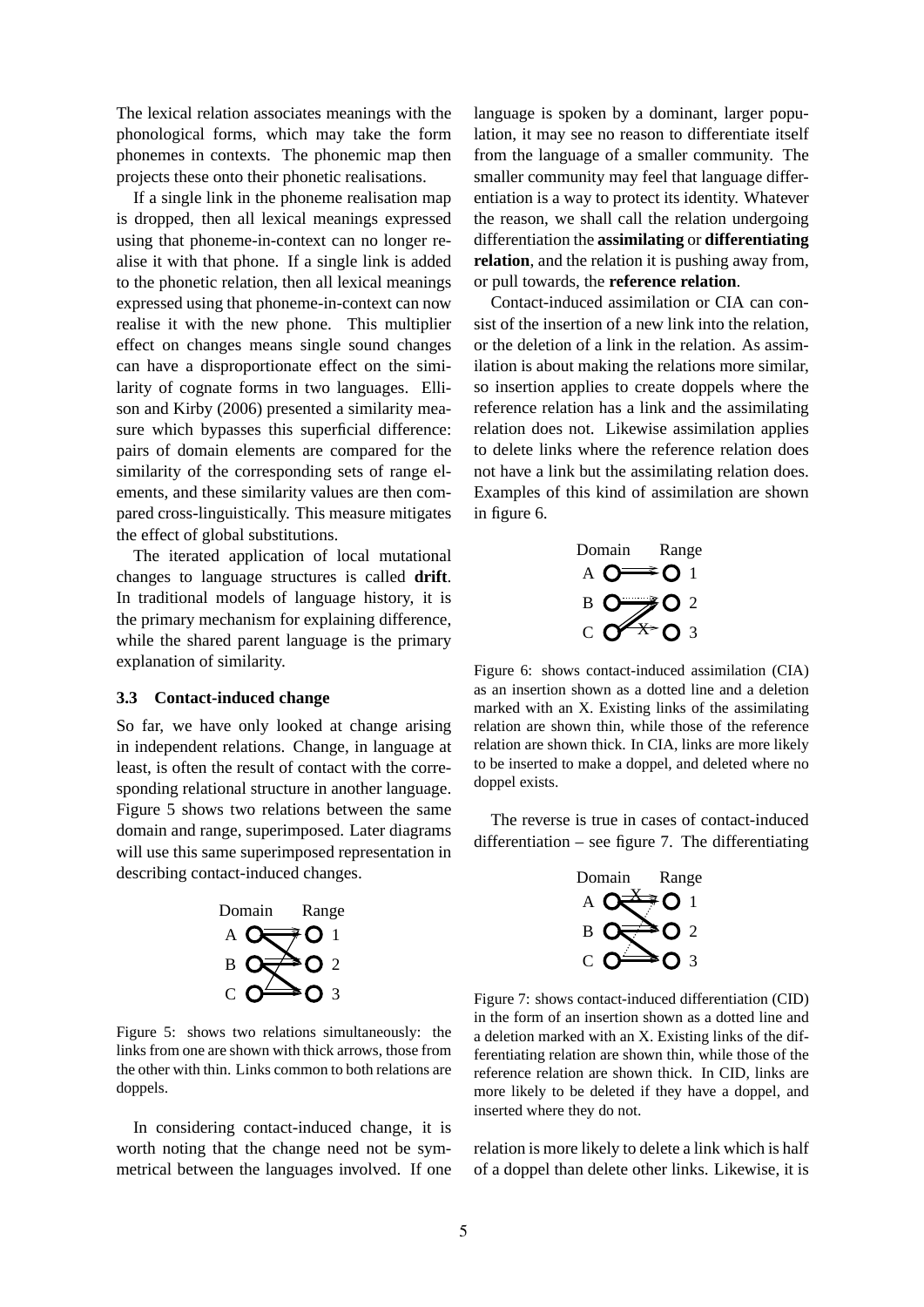more likely to create a link where there is none in the reference relation, rather than borrow a link from it.

### **4 When can CIA/CID be Inferred?**

This paper addresses the question: how much data is required to distinguish cases of contact-induced change from similarity due to a common ancestor and differences due to drift? The question will be addressed in terms of relations and the types of changes covered in section 3.2 and section 3.3. To render the problem tractable, we need an additional assumption about the lexical relations: they have the form described in section 4.1.

# **4.1 RPOFs**

We restrict lexical relations to RPOFs. An **RPOF** is a **reverse of a partial onto function**, in other words, a relation such that each element of the domain participates in at least one link, while each element in the range participates in at most one link. An example of such a relation appears in figure 8. If the lexical relation in a language is



Figure 8: shows an RPOF relation. In RPOFs, each element of the domain has at least one link, while each element of the range has at most one link.

an RPOF, then each meaning is expressible with at least one morphemic form, and each potential form expresses exactly one meaning, or else is not used in the language. In other words, the language has no homophones.

This assumption is usually only mildly inaccurate. For some languages, however, such as Chinese, mono-syllabic morphemes are frequently homophonous. The analysis presented here may fail for languages of this kind.

The advantage of using RPOFs is that their structure can be summarised by a cardinality function – a partial function from natural numbers to natural numbers. This function associates with any cardinality of range subset the number of elements of the domain which associate with a range set of exactly that size. For example, the relation shown in figure 8 maps one input onto two outputs, while it maps the second input to a single output. Thus its cardinality function is  ${2 : 1, 1 : 1}$ . Such specifications completely characterise an RPOF relation upto permutation of either the domain or range.

One of the effects of assuming RPOF structure for the lexical relation is that we do not allow the sole link from any domain element to undergo deletion. This is because all domain elements must retain at least a single link. For the lexical relation, this has the fairly likely consequence that the sole morpheme representing a meaning is unlikely to be lost, while if there are multiple synonyms, one might fall out of use.

#### **4.2 Pairs of RPOFs**

When we are comparing RPOFs evolved from a common parent, we can characterise their relationship, upto permutation of the domain and range, by frequency counts over triples. The triples are numbers describing how many elements of the range a domain element links to: solely in relation 1, in both relations (ie, the number of doppels), and solely in relation 2. For each triple, we count the number of domain elements which have the correspondingly sized projections on the range. This kind of summarisation allows us to describe the similarity of two lexical relations with a few hundred numbers if we limit ourselves to, say, domain elements linking to at most 10 range elements in either relation.

#### **4.3 Significance Testing**

It easy to evaluate the posterior likelihood of a set of data associating a counting number with each triple,  $D \in \mathbb{N}^{Triplies}$ , given a model  $M \in$  $Dist(Triples)$  in the form of a distribution over triples. The triple associated with each domain element is assumed to be the result of independent processes – in other words, we assume that the number of doppel and non-doppel forms associated with a meaning is independent of the numbers associated with other meanings.

$$
P(D|M) = \prod_{t \in Triplies} M(t)^{D(t)}
$$

We can evaluate the likelihood of one model  $M_1$  generating data at the frequencies produced by a second model  $M_2$ . The posterior probability of the data relative to the second model is shown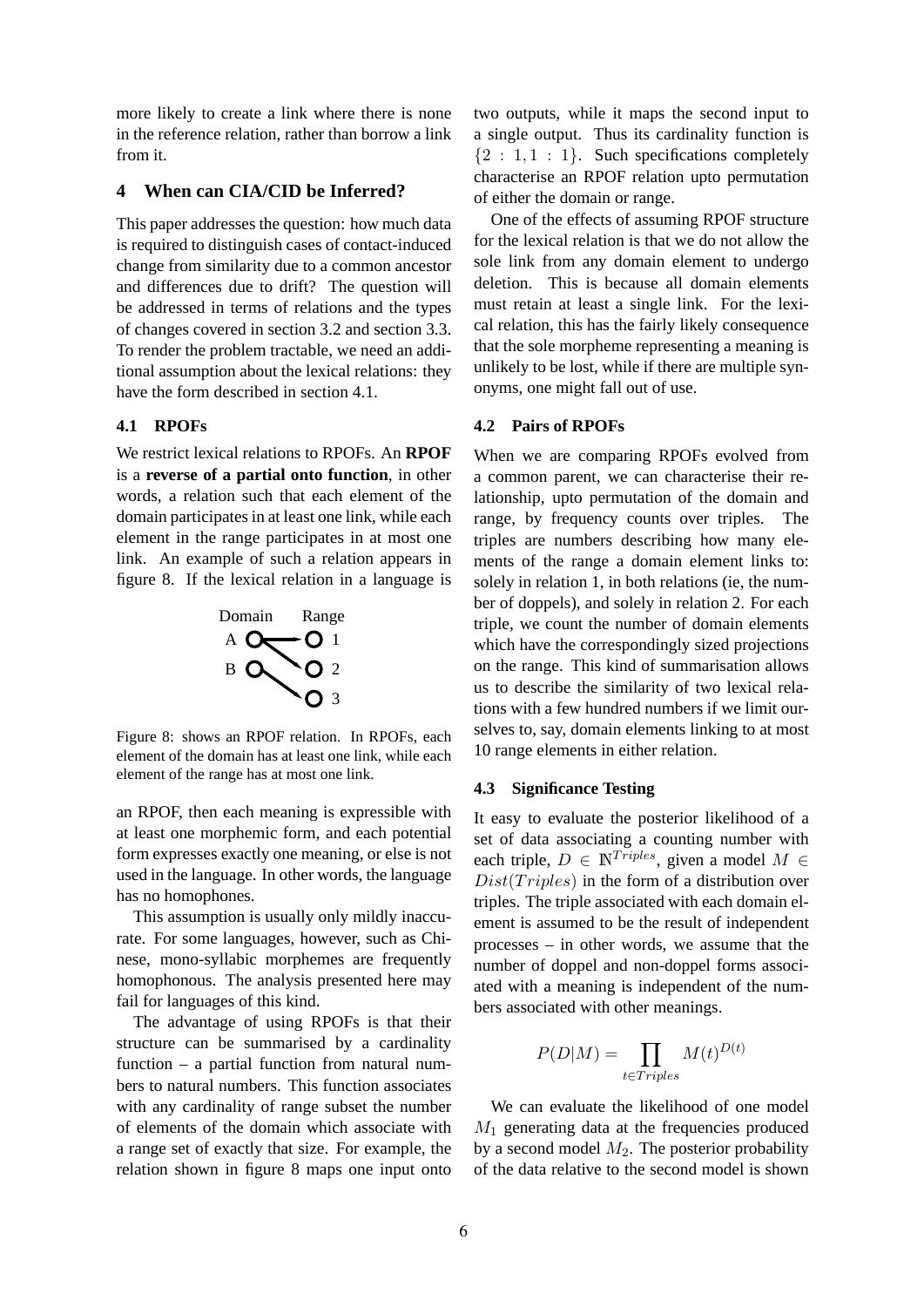in equation (1), while the probability of generating that data from the model which did indeed generate it is shown in equation (2).

$$
P(M_2|M_1) = \prod_{t \in Triplies} M_1(t)^{M_2(t)} \qquad (1)
$$

$$
P(M_2|M_2) = \prod_{t \in Triplies} M_2(t)^{M_2(t)} \qquad (2)
$$

The likelihood ratio, i.e. the ratio of posterior likelihoods of  $M_2$  and  $M_1$ , is shown in equation (3).

$$
\frac{P(M_2|M_1)}{P(M_2|M_2)} = \prod_{t \in Triplies} \frac{M_1(t)}{M_2(t)}^{M_2(t)} \tag{3}
$$

This ratio expresses the amount of information we are likely to gain about which distribution is correct as a result of looking at a single data item. In terms of RPOF relations, this single data item is the triple of counts for relation-1-only, doppels, and relation-2-only associated with a meaning. If, as assumed above, the counts associated with each domain element are independent, then the likelihood ratio is raised to the power of the number  $N$ of items seen.

$$
\frac{P(M_2|M_1)^N}{P(M_2|M_2)} = \left[\prod_{t \in Triplies} \frac{M_1(t)^{M_2(t)}}{M_2(t)}\right]^N \quad (4)
$$

To establish a chance prediction at  $p < 0.05$ , we merely need to know that  $P(M_2|M_1)$  <  $P(M_2|M_2)$ , and then determine the minimum level of  $N$  for which the ratio in equation (4) is less than 1/19. This number of items generated from the target distribution would allow it to be distinguished from chance at a ratio of 19 : 1.

Determining the correct value for  $N$  here is a general problem known as **power analysis**. For standard experimental designs and corresponding statistics, the power analysis can be found in many texts, such as that by (Bausell and Li, 2006), and many computing libraries such as the **pwr** library for power analysis in R (see http://cran.r-project.org/ web/packages/pwr/). Where the model design is as complex as that described here, the power analysis must be constructed from first principles.

It is often easier to work with this quantity in informational rather than probabilistic form, where it takes the form shown in equation (5).

$$
-\log \frac{P(M_2|M_1)}{P(M_2|M_2)}
$$
  
= 
$$
-\sum_{t \in Triplies} M_2(t) \log \frac{M_1(t)}{M_2(t)}
$$
(5)

The quantity in equation (5) is the well-known **Kullback-Liebler divergence**  $D_{KL}(M_2||M_1)$  of the two distributions, also known as the **discrimination information**. Significance is achieved when this value multiplied by the number of data items is greater than  $log_2(19) = 4.2479$ .

# **4.4 Models with and without Context-Induced Change**

The construction of the no-CIA/CID and the with-CIA/CID distributions makes use of four parameters.

In the non-context model:

**insertion** of a link combines the probability  $\alpha$  of making a change at all for any given domain element, with the probability  $\beta/(1+$  $\beta$ ) that the change will be the addition rather than deletion of a link, into a likelihood of adding a link per domain element of  $\alpha\beta/(1+$  $\beta$ ).

**deletion** of a link combines the probability  $\alpha$ of making a change at all for any given domain element, with the probability  $1.0/(1 +$  $\beta$ ) that the change will be to a deletion, with the number  $m$  of links to select from for that domain element, so the probability of deleting any of those links is  $\alpha/(m+m\beta)$ .

In the case of CIA/CID, we only consider the impact of contact on deletion. The per-link probability of deletion  $\alpha/(m + m\beta)$  is modified by a parameter  $\gamma$  indicating how strong the effects of contact are. Positive  $\gamma$  brings about CIA – with shared links less likely to be dropped than others, while negative  $\gamma$  develops CID – shared links are more likely to be dropped than others. The probability of dropping any given doppel link from a given range node is  $(1 - \gamma)z$ , and of any unshared link is z where  $n_d$  is the number of doppel links from the domain element, and  $n_u$  the number of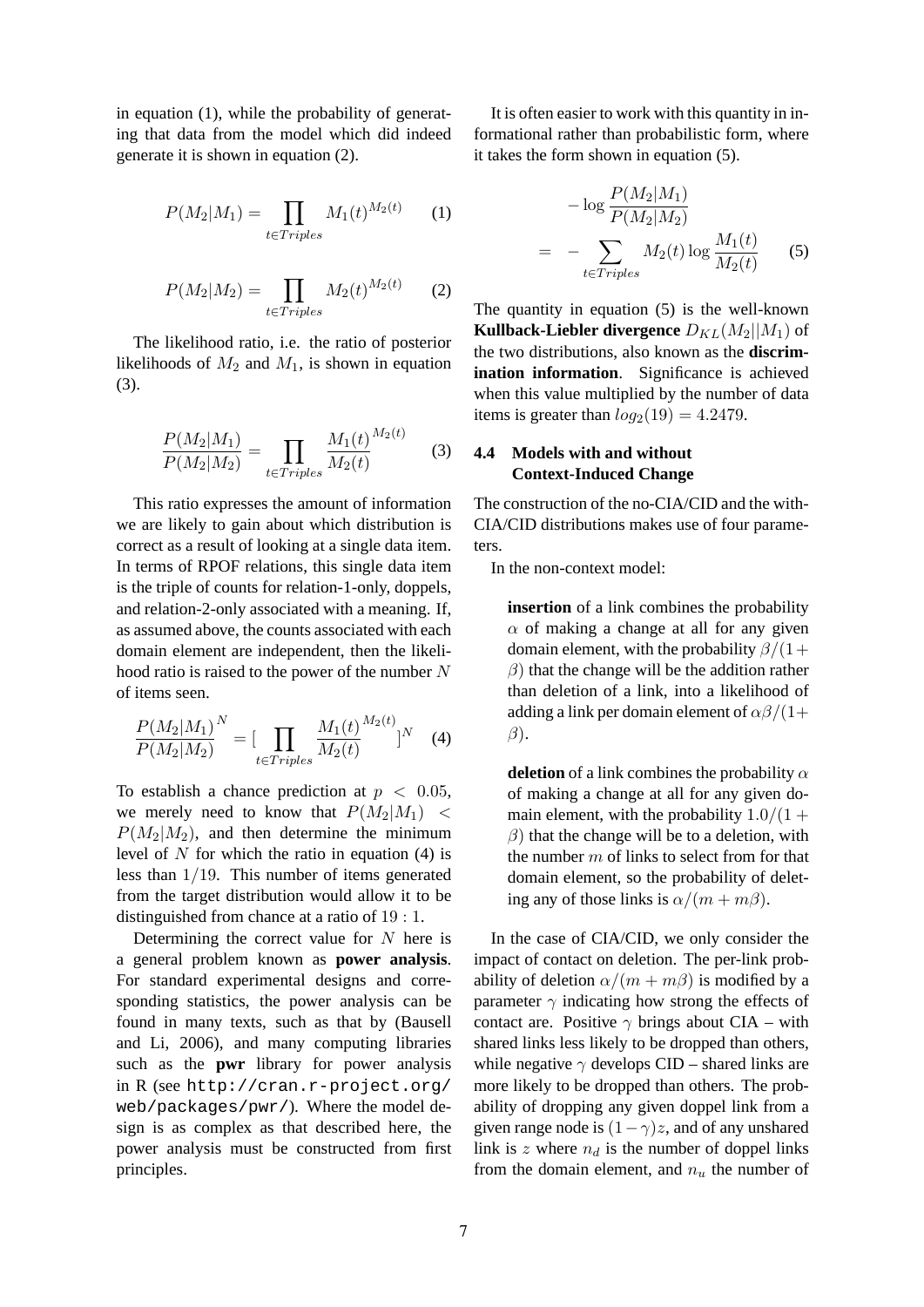unshared links in the differentiating relation, and  $z$  is given in equation (6).

$$
z = \frac{\alpha}{((1-\gamma)n_d + n_u)(1+\beta)}\tag{6}
$$

#### **4.5 Simulation Results**

The above model was used to generate distributions over triples for non-CIA/CID relation pairs, and relation pairs with additional CIA/CID processes. The number of iterations of the mutation process with or without CIA/CID was fixed at 100 in creating the generating distribution  $M_2$ . The parameter  $\alpha$  was fixed at 0.1 and  $\beta$  at 0.5. The value for  $\beta$  was chosen to approximately reproduce the single-language distribution of range-set sizes for Castillian as computed from the Spanish wordnet. The bias parameter  $\gamma$  was varied from  $-0.5$  to 0.5 in steps of 0.1. For each level of bias, a search was made over non-CIA/CID distributions at different depths from the common ancestor – this is the parameter  $N$  – until the distribution with the least K-L divergence from the generated distribution was found. This found distribution  $M_1$  represents the null hypothesis, that the data arose without CIA/CID bias.

The number of data items needed to achieve significant recognition of the presence of CIA/CID bias is  $4.2479/D_{KL}(M_1||M_2)$ . The results for various levels of  $\gamma$  are shown in figure 9.

| $\gamma$ | N   | S     | $\overline{D}$ |
|----------|-----|-------|----------------|
| $-0.5$   | 118 | 3128  | 0.091          |
| $-0.4$   | 115 | 4364  | 0.096          |
| $-0.3$   | 111 | 6839  | 0.101          |
| $-0.2$   | 108 | 13800 | 0.107          |
| $-0.1$   | 104 | 47378 | 0.114          |
| 0.1      | 95  | 30913 | 0.133          |
| 0.2      | 90  | 7331  | 0.145          |
| 0.3      | 85  | 2793  | 0.160          |
| 0.4      | 79  | 12.78 | 0.178          |
| 0.5      | 72  | 654   | 0.203          |

Figure 9: Tabulation of number  $S$  of data items needed to achieve significance and the number of iterations  $N$ of the best non-CIA/CID model, and fraction of doppels remaining D, against CIA/CID bias parameter  $\gamma$ . Note that fewer data items are needed to recognise significant assimilatory bias (positive values for  $\gamma$ ) than differentiating bias (negative values of  $\gamma$ ) at the same strength.

# **5 Conclusion**

This paper has looked at different ways that relations may evolve from a common parent structure. They may undergo local mutational changes, global substitutions, independent changes, or those triggered by contact with other relations. In one class of relations, with reasonable assumptions, it is clear that a large, but possible, amount of data needs to be adduced to ascertain that CIA and/or CID have occured, rather than just shared origin and independent drift.

In historical linguistics, this opens the door, for testing whether the impressionistic accounts of CID are reflected in the distributional properties of the languages concerned. It may also be possible to circumvent the onerous data requirements, by bringing in data from multiple independent relations within the language, such as those defining morphological structure and phonology, as well as the lexicon.

As mentioned in the introduction, this work is part of a larger programme by the authors to develop statistical tools able to show that CID has taken place, if it has. This work is partly driven by the need to account historically for the low cognacy but high structural similarity between nearby Australian languages. In the Daly River area, adjacent languages with very similar phonology, syntax and morphology show remarkably low cognacy counts, often around 8% (Harvey, 2008). One possible explanation for this is a powerful CID imperative acting over a short time depth to differentiate the vocabularies of the languages. The result presented in this paper suggests that with sufficient lexical data, direct statistical evidence could be found if this is indeed the correct explanation.

There are potential uses for this work beyond historical linguistics as well. The model might assist in some cases of plagiarism detection, for example, where two students worked together on an assignment, and then set out to deliberately differentiate them by altering vocabulary. Similar analysis of documents might reflect other reasons for reworking a text, such as to give it a new identity for a new setting.